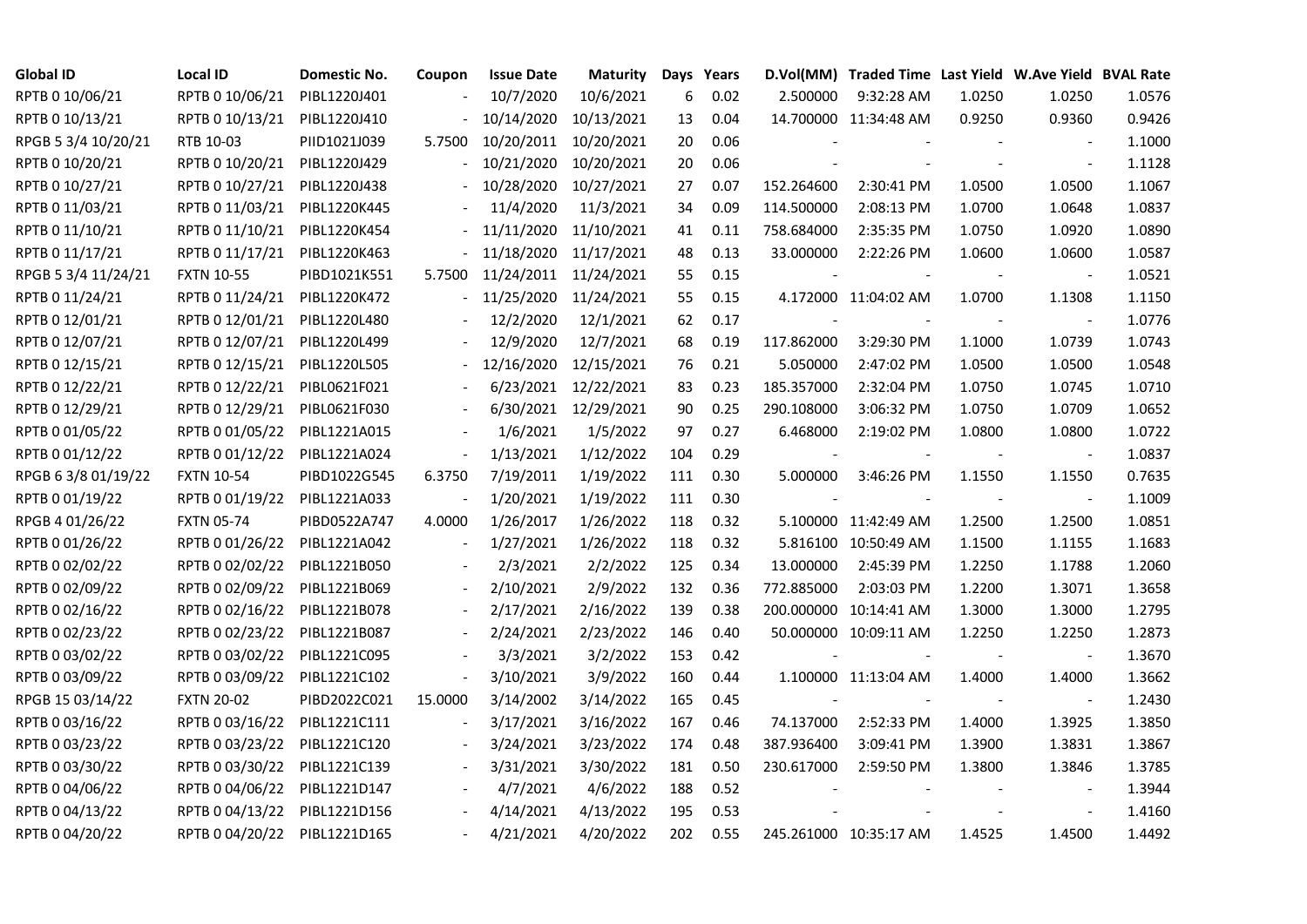| <b>Global ID</b>     | <b>Local ID</b>   | Domestic No. | Coupon                   | <b>Issue Date</b> | <b>Maturity</b> |     | Days Years |            | D.Vol(MM) Traded Time Last Yield W.Ave Yield BVAL Rate |        |                          |        |
|----------------------|-------------------|--------------|--------------------------|-------------------|-----------------|-----|------------|------------|--------------------------------------------------------|--------|--------------------------|--------|
| RPTB 0 04/27/22      | RPTB 0 04/27/22   | PIBL1221D174 |                          | 4/28/2021         | 4/27/2022       | 209 | 0.57       |            |                                                        |        |                          | 1.4474 |
| RPTB 0 05/04/22      | RPTB 0 05/04/22   | PIBL1221E182 |                          | 5/5/2021          | 5/4/2022        | 216 | 0.59       |            |                                                        |        |                          | 1.4383 |
| RPTB 0 05/11/22      | RPTB 0 05/11/22   | PIBL1221E191 | $\overline{\phantom{a}}$ | 5/12/2021         | 5/11/2022       | 223 | 0.61       | 2.500000   | 9:57:23 AM                                             | 1.4500 | 1.4500                   | 1.4700 |
| RPTB 0 05/18/22      | RPTB 0 05/18/22   | PIBL1221E208 | $\overline{\phantom{a}}$ | 5/19/2021         | 5/18/2022       | 230 | 0.63       | 500.000000 | 3:49:25 PM                                             | 1.4950 | 1.4950                   | 1.4766 |
| RPTB 0 05/25/22      | RPTB 0 05/25/22   | PIBL1221E217 |                          | 5/26/2021         | 5/25/2022       | 237 | 0.65       | 915.727000 | 2:35:59 PM                                             | 1.4750 | 1.4907                   | 1.4889 |
| RPTB 0 06/01/22      | RPTB 0 06/01/22   | PIBL1221F225 |                          | 6/2/2021          | 6/1/2022        | 244 | 0.67       |            |                                                        |        |                          | 1.4874 |
| RPTB 0 06/08/22      | RPTB 0 06/08/22   | PIBL1221F234 |                          | 6/9/2021          | 6/8/2022        | 251 | 0.69       |            | 27.040700 10:54:57 AM                                  | 1.4750 | 1.4750                   | 1.4840 |
| RPTB 0 06/15/22      | RPTB 0 06/15/22   | PIBL1221F243 |                          | 6/16/2021         | 6/15/2022       | 258 | 0.71       |            |                                                        |        |                          | 1.4972 |
| RPTB 0 06/22/22      | RPTB 0 06/22/22   | PIBL1221F252 |                          | 6/23/2021         | 6/22/2022       | 265 | 0.73       |            |                                                        |        |                          | 1.4989 |
| RPTB 0 06/29/22      | RPTB 0 06/29/22   | PIBL1221F261 | $\blacksquare$           | 6/30/2021         | 6/29/2022       | 272 | 0.75       |            |                                                        |        | $\blacksquare$           | 1.5539 |
| RPGB 4 3/4 07/04/22  | <b>FXTN 03-24</b> | PIBD0322G247 | 4.7500                   | 7/4/2019          | 7/4/2022        | 277 | 0.76       |            | 300.000000 10:03:47 AM                                 | 1.6250 | 1.6250                   | 1.5976 |
| RPTB 0 07/06/22      | RPTB 0 07/06/22   | PIBL1221G279 | $\overline{\phantom{a}}$ | 7/7/2021          | 7/6/2022        | 279 | 0.76       |            |                                                        |        | $\blacksquare$           | 1.5289 |
| RPTB 0 07/13/22      | RPTB 0 07/13/22   | PIBL1221G288 | $\blacksquare$           | 7/14/2021         | 7/13/2022       | 286 | 0.78       |            |                                                        |        | $\overline{\phantom{a}}$ | 1.5592 |
| RPTB 0 07/20/22      | RPTB 0 07/20/22   | PIBL1221G297 | $\overline{\phantom{a}}$ | 7/21/2021         | 7/20/2022       | 293 | 0.80       |            |                                                        |        | $\blacksquare$           | 1.5601 |
| RPTB 0 07/27/22      | RPTB 0 07/27/22   | PIBL1221G304 | $\overline{\phantom{a}}$ | 7/28/2021         | 7/27/2022       | 300 | 0.82       |            |                                                        |        |                          | 1.5730 |
| RPGB 4 7/8 08/02/22  | <b>FXTN 10-56</b> | PIBD1022H562 | 4.8750                   | 8/2/2012          | 8/2/2022        | 306 | 0.84       |            |                                                        |        |                          | 1.5288 |
| RPTB 0 08/03/22      | RPTB 0 08/03/22   | PIBL1221H312 |                          | 8/4/2021          | 8/3/2022        | 307 | 0.84       |            |                                                        |        | $\blacksquare$           | 1.5551 |
| RPTB 0 08/10/22      | RPTB 0 08/10/22   | PIBL1221H321 | $\overline{\phantom{a}}$ | 8/11/2021         | 8/10/2022       | 314 | 0.86       | 4.000000   | 2:13:50 PM                                             | 1.5800 | 1.5800                   | 1.6006 |
| RPTB 0 08/17/22      | RPTB 0 08/17/22   | PIBL1221H330 | $\blacksquare$           | 8/18/2021         | 8/17/2022       | 321 | 0.88       |            |                                                        |        |                          | 1.6907 |
| RPTB 0 08/24/22      | RPTB 0 08/24/22   | PIBL1221H349 | $\overline{\phantom{a}}$ | 8/25/2021         | 8/24/2022       | 328 | 0.90       |            |                                                        |        | $\overline{\phantom{a}}$ | 1.6078 |
| RPTB 0 08/31/22      | RPTB 0 08/31/22   | PIBL1221I357 | $\overline{\phantom{a}}$ | 9/1/2021          | 8/31/2022       | 335 | 0.92       | 168.650000 | 2:09:30 PM                                             | 1.6000 | 1.5993                   | 1.6103 |
| RPTB 0 09/07/22      | RPTB 0 09/07/22   | PIBL1221I366 | $\overline{\phantom{a}}$ | 9/8/2021          | 9/7/2022        | 342 | 0.94       |            |                                                        |        | $\blacksquare$           | 1.7500 |
| RPGB 4 3/4 09/13/22  | <b>FXTN 10-57</b> | PIBD1022I570 | 4.7500                   | 9/13/2012         | 9/13/2022       | 348 | 0.95       |            |                                                        |        |                          | 1.5946 |
| RPTB 0 09/14/22      | RPTB 0 09/14/22   | PIBL1221I375 |                          | 9/15/2021         | 9/14/2022       | 349 | 0.96       |            |                                                        |        |                          | 1.6000 |
| RPTB 0 09/21/22      | RPTB 0 09/21/22   | PIBL1221I384 | $\blacksquare$           | 9/22/2021         | 9/21/2022       | 356 | 0.98       |            |                                                        |        | $\Box$                   | 1.7500 |
| RPTB 0 09/28/22      | RPTB 0 09/28/22   | PIBL1221I393 | $\frac{1}{2}$            | 9/29/2021         | 9/28/2022       | 363 | 0.99       | 452.764600 | 3:56:52 PM                                             | 1.5800 | 1.5776                   | 1.5770 |
| RPGB 12 3/4 10/17/22 | <b>FXTN 20-03</b> | PIBD2022J033 | 12.7500                  | 10/17/2002        | 10/17/2022      | 382 | 1.05       |            |                                                        |        | $\sim$                   | 1.6436 |
| RPGB 4 5/8 12/04/22  | RTB 05-11         | PIID0522L114 | 4.6250                   | 12/4/2017         | 12/4/2022       | 430 | 1.18       | 50.400000  | 3:29:39 PM                                             | 1.9000 | 1.8006                   | 1.8132 |
| RPGB 4 12/06/22      | <b>FXTN 10-58</b> | PIBD1022L585 | 4.0000                   | 12/6/2012         | 12/6/2022       | 432 | 1.18       | 415.000000 | 3:58:46 PM                                             | 1.8800 | 1.7594                   | 1.7276 |
| RPGB 4 3/8 02/11/23  | RTB 03-10         | PIID0323B101 | 4.3750                   | 2/11/2020         | 2/11/2023       | 499 | 1.37       |            | 37.800000 11:46:33 AM                                  | 1.8700 | 1.8700                   | 1.8657 |
| RPGB 13 02/20/23     | <b>FXTN 20-04</b> | PIBD2023B048 | 13.0000                  | 2/20/2003         | 2/20/2023       | 508 | 1.39       |            |                                                        |        |                          | 1.8093 |
| RPGB 5 1/2 03/08/23  | <b>FXTN 05-75</b> | PIBD0523C752 | 5.5000                   | 3/8/2018          | 3/8/2023        | 524 | 1.44       |            | 0.300000 10:33:23 AM                                   | 1.8500 | 1.8500                   | 1.7393 |
| RPGB 3 1/2 04/21/23  | <b>FXTN 07-58</b> | PIBD0723D588 | 3.5000                   | 4/21/2016         | 4/21/2023       | 568 | 1.56       |            | 400.200000 11:43:05 AM                                 | 1.9200 | 1.8500                   | 1.8620 |
| RPGB 11 7/8 05/29/23 | <b>FXTN 20-05</b> | PIBD2023E054 | 11.8750                  | 5/29/2003         | 5/29/2023       | 606 | 1.66       |            |                                                        |        |                          | 1.9383 |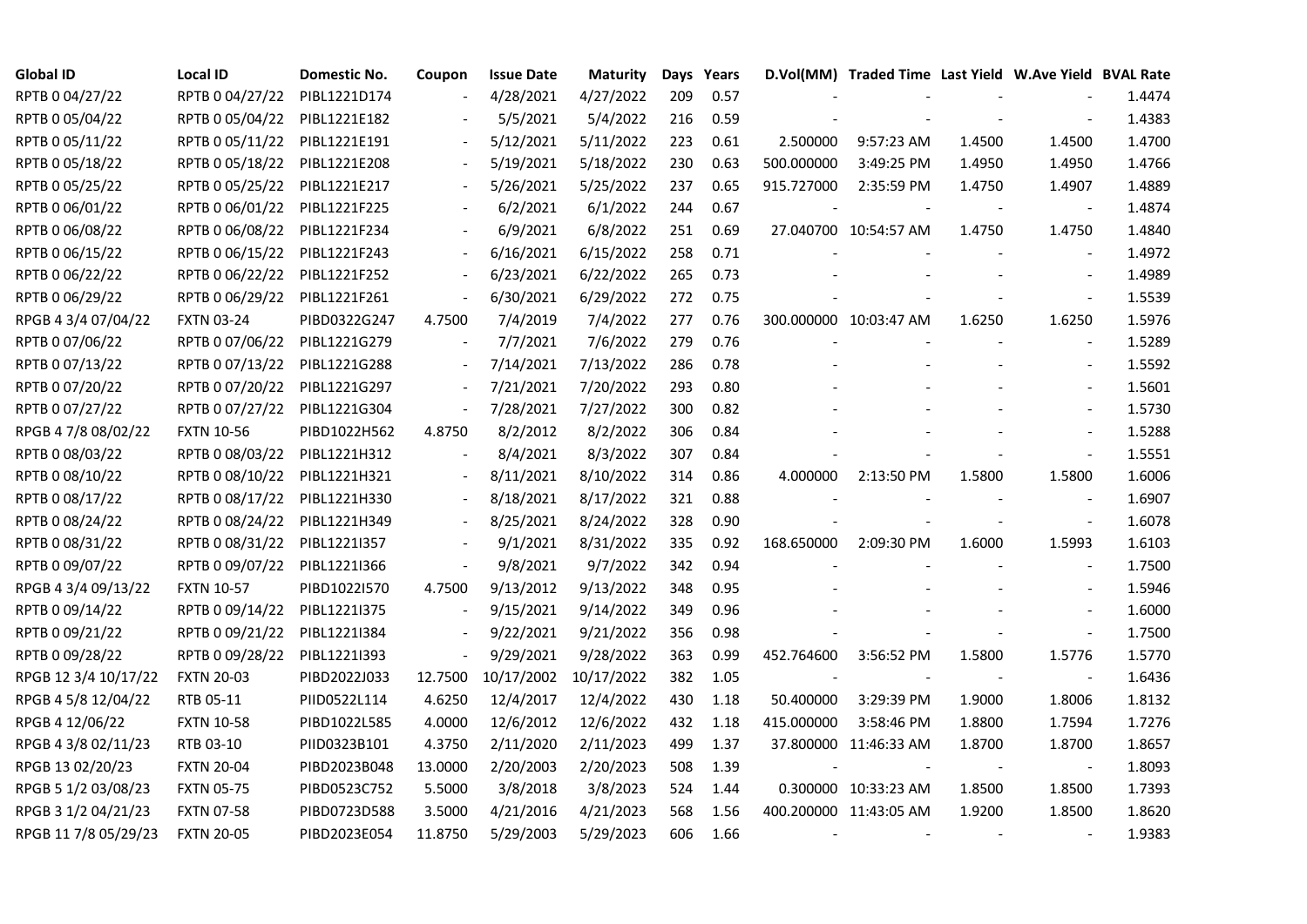| <b>Global ID</b>     | <b>Local ID</b>   | Domestic No. | Coupon  | <b>Issue Date</b> | <b>Maturity</b>  |     | Days Years | D.Vol(MM)   | Traded Time Last Yield W.Ave Yield BVAL Rate |        |                          |        |
|----------------------|-------------------|--------------|---------|-------------------|------------------|-----|------------|-------------|----------------------------------------------|--------|--------------------------|--------|
| RPGB 3 1/4 08/15/23  | RTB 10-04         | PIID1023H046 | 3.2500  | 8/15/2013         | 8/15/2023        | 684 | 1.87       | 26.140000   | 2:54:07 PM                                   | 2.1250 | 2.1305                   | 2.0410 |
| RPGB 2 3/8 09/10/23  | <b>FXTN 03-25</b> | PIBD0323I252 | 2.3750  | 9/10/2020         | 9/10/2023        | 710 | 1.94       | 30.693000   | 2:37:00 PM                                   | 2.0000 | 1.9785                   | 2.0278 |
| RPGB 11 3/8 10/23/23 | <b>FXTN 20-06</b> | PIBD2023J068 | 11.3750 | 10/23/2003        | 10/23/2023       | 753 | 2.06       |             |                                              | $\sim$ | $\overline{\phantom{a}}$ | 2.1262 |
| RPGB 2 3/8 03/09/24  | RTB 03-11         | PIID0324C115 | 2.3750  | 3/9/2021          | 3/9/2024         | 891 | 2.44       | 1055.585000 | 3:50:03 PM                                   | 2.2800 | 2.2195                   | 2.2200 |
| RPGB 6 1/4 03/12/24  | RTB 05-12         | PIID0524C129 | 6.2500  | 3/12/2019         | 3/12/2024        | 894 | 2.45       | 18.100000   | 3:26:45 PM                                   | 2.3500 | 2.2749                   | 2.4774 |
| RPGB 4 1/2 04/20/24  | <b>FXTN 07-59</b> | PIBD0724D595 | 4.5000  | 4/20/2017         | 4/20/2024        | 933 | 2.55       |             | 1.700000 11:43:46 AM                         | 2.3250 | 2.3250                   | 2.3200 |
| RPGB 12 3/8 06/03/24 | <b>FXTN 20-07</b> | PIBD2024F075 | 12.3750 | 6/3/2004          | 6/3/2024         | 977 | 2.68       |             |                                              |        | $\overline{\phantom{a}}$ | 2.3675 |
| RPGB 12 7/8 08/05/24 | <b>FXTN 20-08</b> | PIBD2024H086 | 12.8750 | 8/5/2004          | 8/5/2024 1,040   |     | 2.85       |             |                                              |        | $\overline{\phantom{a}}$ | 2.4354 |
| RPGB 4 1/8 08/20/24  | <b>FXTN 10-59</b> | PIBD1024H595 | 4.1250  | 8/20/2014         | 8/20/2024 1,055  |     | 2.89       |             | 900.000000 11:44:59 AM                       | 2.4600 | 2.5998                   | 2.5986 |
| RPGB 4 1/4 10/17/24  | <b>FXTN 05-76</b> | PIBD0524J762 | 4.2500  | 10/17/2019        | 10/17/2024 1,113 |     | 3.05       |             |                                              |        | $\overline{\phantom{a}}$ | 2.5256 |
| RPGB 13 3/4 11/11/24 | <b>FXTN 20-09</b> | PIBD2024K091 | 13.7500 | 11/11/2004        | 11/11/2024 1,138 |     | 3.12       |             |                                              |        | $\overline{\phantom{a}}$ | 2.5387 |
| RPGB 5 3/4 04/12/25  | FXTN 07-61        | PIBD0725D618 | 5.7500  | 4/12/2018         | 4/12/2025 1,290  |     | 3.53       | 10.100000   | 3:57:55 PM                                   | 2.7500 | 2.7005                   | 2.6946 |
| RPGB 12 1/8 04/14/25 | <b>FXTN 20-10</b> | PIBD2025D103 | 12.1250 | 4/14/2005         | 4/14/2025 1,292  |     | 3.54       |             |                                              |        | $\blacksquare$           | 2.6964 |
| RPGB 2 5/8 08/12/25  | RTB 05-13         | PIID0525H130 | 2.6250  | 8/12/2020         | 8/12/2025 1,412  |     | 3.87       | 453.610000  | 3:44:09 PM                                   | 2.8000 | 2.8046                   | 2.8077 |
| RPGB 3 5/8 09/09/25  | <b>FXTN 10-60</b> | PIBD10251608 | 3.6250  | 9/9/2015          | 9/9/2025 1,440   |     | 3.94       | 47.920795   | 3:38:21 PM                                   | 2.8000 | 2.8005                   | 2.7161 |
| RPGB 12 1/8 10/20/25 | <b>FXTN 20-11</b> | PIBD2025J116 | 12.1250 | 10/20/2005        | 10/20/2025 1,481 |     | 4.06       |             |                                              |        |                          | 2.8897 |
| RPGB 18 1/4 11/29/25 | <b>FXTN 25-01</b> | PIBD2525K015 | 18.2500 | 11/29/2000        | 11/29/2025 1,521 |     | 4.16       |             |                                              |        | $\overline{\phantom{a}}$ | 2.9301 |
| RPGB 10 1/4 01/19/26 | <b>FXTN 20-12</b> | PIBD2026A122 | 10.2500 | 1/19/2006         | 1/19/2026 1,572  |     | 4.30       |             |                                              |        | $\blacksquare$           | 2.9818 |
| RPGB 6 1/4 02/14/26  | <b>FXTN 07-62</b> | PIBD0726B627 | 6.2500  | 2/14/2019         | 2/14/2026 1,598  |     | 4.38       | 370.000000  | 2:13:35 PM                                   | 2.8500 | 2.8996                   | 2.8981 |
| RPGB 3 3/8 04/08/26  | <b>FXTN 05-77</b> | PIBD0526D772 | 3.3750  | 4/8/2021          | 4/8/2026 1,651   |     | 4.52       | 224.050000  | 3:07:28 PM                                   | 3.0850 | 3.0362                   | 3.0453 |
| RPGB 3 1/2 09/20/26  | RTB 10-05         | PIID1026I057 | 3.5000  | 9/20/2016         | 9/20/2026 1,816  |     | 4.97       |             | 6.100000 11:50:20 AM                         | 3.2500 | 3.2500                   | 3.2661 |
| RPGB 6 1/4 10/20/26  | RTB 15-01         | PIID1526J019 | 6.2500  | 10/20/2011        | 10/20/2026 1,846 |     | 5.05       |             |                                              |        | $\sim$                   | 3.2578 |
| RPGB 8 12/07/26      | <b>FXTN 20-13</b> | PIBD2026L139 | 8.0000  | 12/7/2006         | 12/7/2026 1,894  |     | 5.19       |             |                                              |        | $\overline{\phantom{a}}$ | 3.3033 |
| RPGB 5 3/8 03/01/27  | RTB 15-02         | PIID1527C023 | 5.3750  | 3/1/2012          | 3/1/2027 1,978   |     | 5.42       |             | 7.000000 11:02:32 AM                         | 3.5500 | 3.5500                   | 3.3829 |
| RPGB 4 3/4 05/04/27  | <b>FXTN 10-61</b> | PIBD1027E617 | 4.7500  | 5/4/2017          | 5/4/2027 2,042   |     | 5.59       | 16.000000   | 2:37:25 PM                                   | 3.3100 | 3.3516                   | 3.3544 |
| RPGB 8 5/8 09/06/27  | <b>FXTN 20-14</b> | PIBD2027I140 | 8.6250  | 9/6/2007          | 9/6/2027 2,167   |     | 5.93       |             |                                              |        | $\blacksquare$           | 3.5620 |
| RPGB 6 1/4 03/22/28  | <b>FXTN 10-63</b> | PIBD1028C635 | 6.2500  | 3/22/2018         | 3/22/2028 2,365  |     | 6.48       |             |                                              |        | $\blacksquare$           | 3.7381 |
| RPGB 3 5/8 04/22/28  | <b>FXTN 07-64</b> | PIBD0728D649 | 3.6250  | 4/22/2021         | 4/22/2028 2,396  |     | 6.56       | 2646.210000 | 3:58:56 PM                                   | 4.0000 | 3.9973                   | 4.0039 |
| RPGB 3 3/4 08/12/28  | <b>FXTN 07-65</b> | PIBD0728H654 | 3.7500  | 8/12/2021         | 8/12/2028 2,508  |     | 6.87       | 697.885000  | 3:35:28 PM                                   | 4.0975 | 4.0044                   | 4.1000 |
| RPGB 9 1/2 12/04/28  | <b>FXTN 20-15</b> | PIBD2028L151 | 9.5000  | 12/4/2008         | 12/4/2028 2,622  |     | 7.18       |             |                                              |        |                          | 3.9195 |
| RPGB 67/8 01/10/29   | <b>FXTN 10-64</b> | PIBD1029A644 | 6.8750  | 1/10/2019         | 1/10/2029 2,659  |     | 7.28       |             |                                              |        | $\sim$                   | 3.8020 |
| RPGB 8 3/4 05/27/30  | <b>FXTN 20-16</b> | PIBD2030E166 | 8.7500  | 5/27/2010         | 5/27/2030 3,161  |     | 8.65       |             |                                              |        | $\blacksquare$           | 4.2502 |
| RPGB 2 7/8 07/09/30  | <b>FXTN 10-65</b> | PIBD1030G655 | 2.8750  | 7/9/2020          | 7/9/2030 3,204   |     | 8.77       | 17.600000   | 3:55:17 PM                                   | 4.5500 | 4.0349                   | 3.8809 |
| RPGB 12 1/2 07/28/30 | <b>FXTN 25-02</b> | PIBD2530G029 | 12.5000 | 7/28/2005         | 7/28/2030 3,223  |     | 8.82       |             |                                              |        | $\blacksquare$           | 4.2806 |